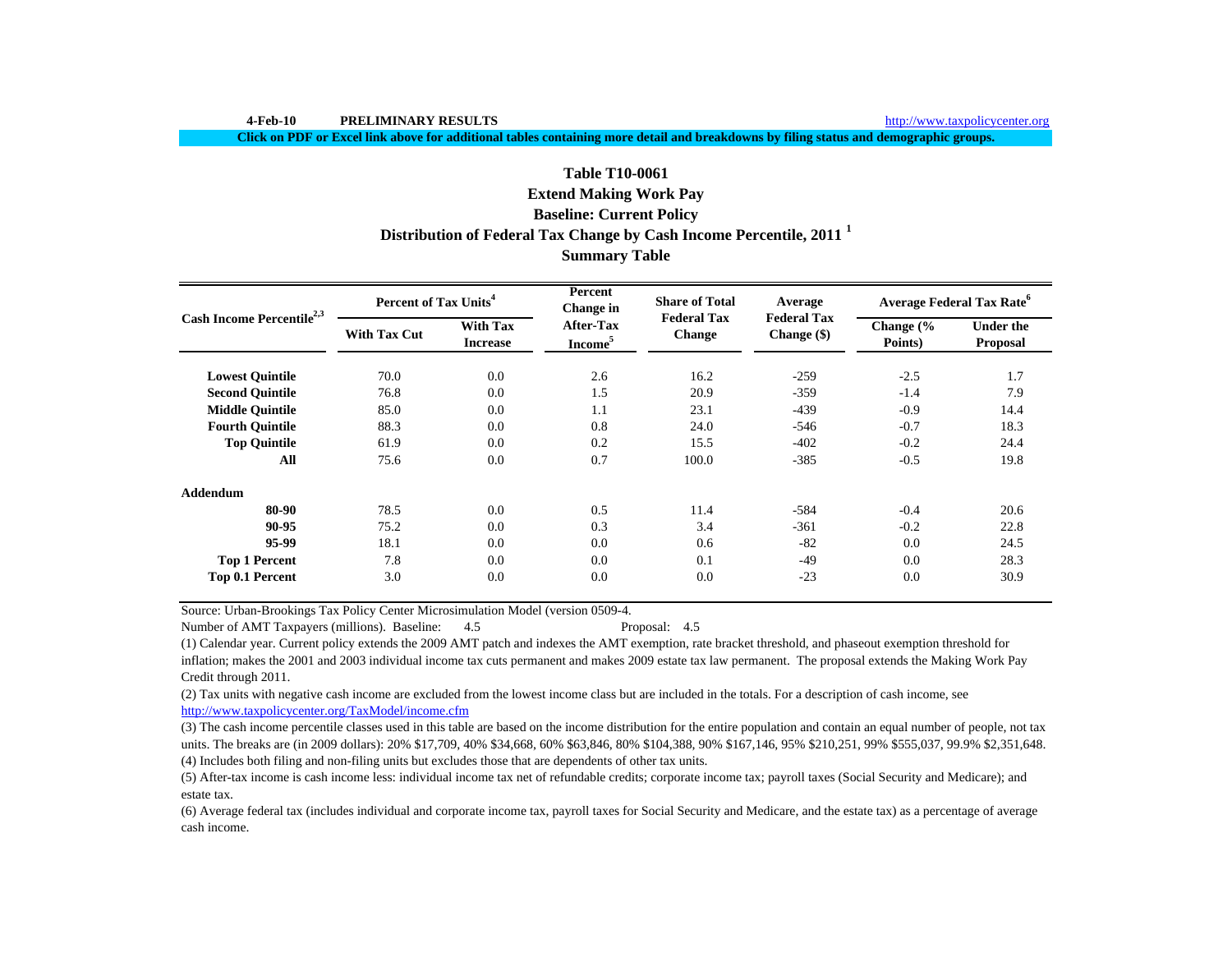### **Extend Making Work Pay Baseline: Current Policy Distribution of Federal Tax Change by Cash Income Percentile, 2011 <sup>1</sup> Detail Table**

| Cash Income Percentile <sup>2,3</sup> |                     | Percent of Tax Units <sup>4</sup> |                                  | <b>Share of Total</b><br><b>Federal Tax</b> | <b>Average Federal Tax Change</b> |         | <b>Share of Federal Taxes</b> |                              |                      | <b>Average Federal Tax Rate</b> <sup>6</sup> |
|---------------------------------------|---------------------|-----------------------------------|----------------------------------|---------------------------------------------|-----------------------------------|---------|-------------------------------|------------------------------|----------------------|----------------------------------------------|
|                                       | <b>With Tax Cut</b> | With Tax<br><b>Increase</b>       | After-Tax<br>Income <sup>5</sup> | <b>Change</b>                               | <b>Dollars</b>                    | Percent | Change (%<br>Points)          | Under the<br><b>Proposal</b> | Change (%<br>Points) | Under the<br>Proposal                        |
| <b>Lowest Quintile</b>                | 70.0                | 0.0                               | 2.6                              | 16.2                                        | $-259$                            | $-58.7$ | $-0.4$                        | 0.3                          | $-2.5$               | 1.7                                          |
| <b>Second Quintile</b>                | 76.8                | 0.0                               | 1.5                              | 20.9                                        | $-359$                            | $-14.8$ | $-0.5$                        | 3.3                          | $-1.4$               | 7.9                                          |
| <b>Middle Quintile</b>                | 85.0                | 0.0                               | 1.1                              | 23.1                                        | $-439$                            | $-6.0$  | $-0.4$                        | 9.9                          | $-0.9$               | 14.4                                         |
| <b>Fourth Ouintile</b>                | 88.3                | 0.0                               | 0.8                              | 24.0                                        | $-546$                            | $-3.4$  | $-0.2$                        | 18.3                         | $-0.7$               | 18.3                                         |
| <b>Top Quintile</b>                   | 61.9                | 0.0                               | 0.2                              | 15.5                                        | $-402$                            | $-0.6$  | 1.4                           | 68.0                         | $-0.2$               | 24.4                                         |
| All                                   | 75.6                | 0.0                               | 0.7                              | 100.0                                       | $-385$                            | $-2.6$  | 0.0                           | 100.0                        | $-0.5$               | 19.8                                         |
| Addendum                              |                     |                                   |                                  |                                             |                                   |         |                               |                              |                      |                                              |
| 80-90                                 | 78.5                | 0.0                               | 0.5                              | 11.4                                        | $-584$                            | $-2.0$  | 0.1                           | 14.9                         | $-0.4$               | 20.6                                         |
| 90-95                                 | 75.2                | 0.0                               | 0.3                              | 3.4                                         | $-361$                            | $-0.8$  | 0.2                           | 11.0                         | $-0.2$               | 22.8                                         |
| 95-99                                 | 18.1                | 0.0                               | 0.0                              | 0.6                                         | $-82$                             | $-0.1$  | 0.4                           | 17.1                         | 0.0                  | 24.5                                         |
| <b>Top 1 Percent</b>                  | 7.8                 | 0.0                               | 0.0                              | 0.1                                         | $-49$                             | 0.0     | 0.7                           | 25.0                         | 0.0                  | 28.3                                         |
| Top 0.1 Percent                       | 3.0                 | 0.0                               | 0.0                              | 0.0                                         | $-23$                             | 0.0     | 0.3                           | 12.8                         | 0.0                  | 30.9                                         |

#### **by Cash Income Percentile, 2011 <sup>1</sup> Baseline Distribution of Income and Federal Taxes**

| Cash Income Percentile <sup>2,3</sup> |                              | Tax Units <sup>4</sup> |                            | Average<br><b>Federal Tax</b> | <b>Average After-</b>                | Average<br><b>Federal Tax</b> | <b>Share of Pre-</b><br><b>Tax Income</b> | <b>Share of Post-</b><br><b>Tax Income</b> | Share of<br><b>Federal Taxes</b> |
|---------------------------------------|------------------------------|------------------------|----------------------------|-------------------------------|--------------------------------------|-------------------------------|-------------------------------------------|--------------------------------------------|----------------------------------|
|                                       | <b>Number</b><br>(thousands) | Percent of<br>Total    | <b>Income</b><br>(Dollars) | <b>Burden</b><br>(Dollars)    | Tax Income <sup>5</sup><br>(Dollars) | Rate <sup>6</sup>             | Percent of<br><b>Total</b>                | Percent of<br>Total                        | Percent of<br>Total              |
| <b>Lowest Quintile</b>                | 37,292                       | 24.0                   | 10,481                     | 441                           | 10,040                               | 4.2                           | 3.5                                       | 4.2                                        | 0.7                              |
| <b>Second Ouintile</b>                | 34,806                       | 22.4                   | 26,186                     | 2,427                         | 23,759                               | 9.3                           | 8.2                                       | 9.3                                        | 3.7                              |
| <b>Middle Quintile</b>                | 31,498                       | 20.3                   | 48,373                     | 7,383                         | 40.991                               | 15.3                          | 13.7                                      | 14.6                                       | 10.3                             |
| <b>Fourth Quintile</b>                | 26,231                       | 16.9                   | 84,329                     | 15,934                        | 68,395                               | 18.9                          | 19.9                                      | 20.2                                       | 18.5                             |
| <b>Top Quintile</b>                   | 22,974                       | 14.8                   | 267,017                    | 65,613                        | 201.404                              | 24.6                          | 55.1                                      | 52.2                                       | 66.6                             |
| All                                   | 155,368                      | 100.0                  | 71,667                     | 14,563                        | 57,104                               | 20.3                          | 100.0                                     | 100.0                                      | 100.0                            |
| Addendum                              |                              |                        |                            |                               |                                      |                               |                                           |                                            |                                  |
| 80-90                                 | 11.625                       | 7.5                    | 136.507                    | 28,759                        | 107.748                              | 21.1                          | 14.3                                      | 14.1                                       | 14.8                             |
| 90-95                                 | 5,563                        | 3.6                    | 191,223                    | 43,979                        | 147,243                              | 23.0                          | 9.6                                       | 9.2                                        | 10.8                             |
| 95-99                                 | 4,611                        | 3.0                    | 333,276                    | 81,842                        | 251,433                              | 24.6                          | 13.8                                      | 13.1                                       | 16.7                             |
| <b>Top 1 Percent</b>                  | 1.175                        | 0.8                    | 1,657,137                  | 468,986                       | 1.188.151                            | 28.3                          | 17.5                                      | 15.7                                       | 24.4                             |
| Top 0.1 Percent                       | 119                          | 0.1                    | 7,672,765                  | 2,374,060                     | 5,298,705                            | 30.9                          | 8.2                                       | 7.1                                        | 12.4                             |

Source: Urban-Brookings Tax Policy Center Microsimulation Model (version 0509-4).

Number of AMT Taxpayers (millions). Baseline: 4.5

(1) Calendar year. Current policy extends the 2009 AMT patch and indexes the AMT exemption, rate bracket threshold, and phaseout exemption threshold for inflation; makes the 2001 and 2003 individual income tax cuts permanent and makes 2009 estate tax law permanent. The proposal extends the Making Work Pay Credit through 2011.

(2) Tax units with negative cash income are excluded from the lowest income class but are included in the totals. For a description of cash income, see

ww.taxpolicycenter.org/TaxModel/income.cfm

(3) The cash income percentile classes used in this table are based on the income distribution for the entire population and contain an equal number of people, not tax units. The breaks are (in 2009 dollars): 20% \$17,709, \$34,668, 60% \$63,846, 80% \$104,388, 90% \$167,146, 95% \$210,251, 99% \$555,037, 99.9% \$2,351,648.

(4) Includes both filing and non-filing units but excludes those that are dependents of other tax units.

(5) After-tax income is cash income less: individual income tax net of refundable credits; corporate income tax; payroll taxes (Social Security and Medicare); and estate tax.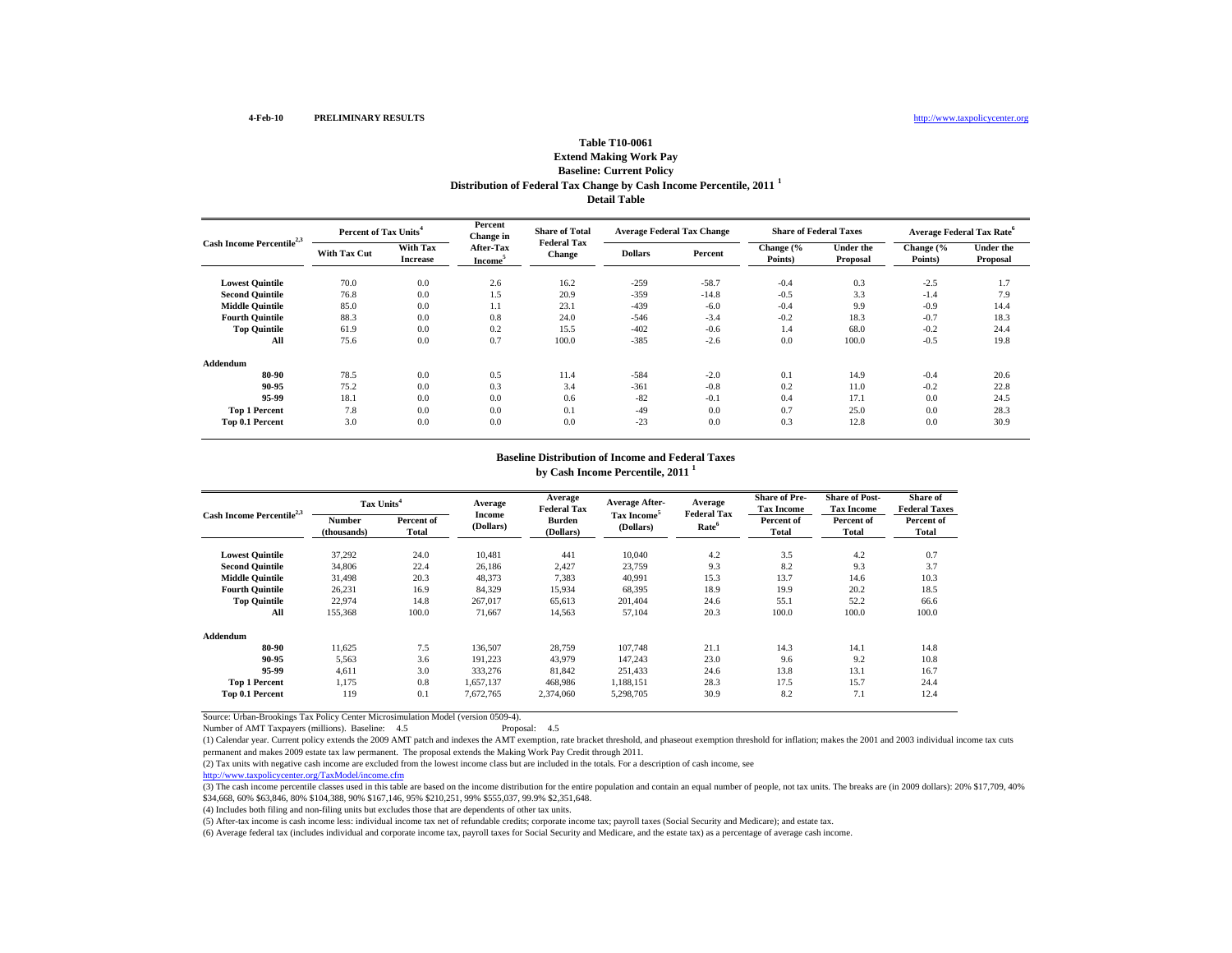## **Table T10-0061Extend Making Work Pay**

### **Baseline: Current Policy Distribution of Federal Tax Change by Cash Income Percentile Adjusted for Family Size, 2011 <sup>1</sup> Detail Table**

| Cash Income Percentile <sup>2,3</sup> |                     | Percent of Tax Units <sup>4</sup>  |                                  | <b>Share of Total</b>               | <b>Average Federal Tax Change</b> |          | <b>Share of Federal Taxes</b> |                              | <b>Average Federal Tax Rate<sup>6</sup></b> |                              |
|---------------------------------------|---------------------|------------------------------------|----------------------------------|-------------------------------------|-----------------------------------|----------|-------------------------------|------------------------------|---------------------------------------------|------------------------------|
|                                       | <b>With Tax Cut</b> | <b>With Tax</b><br><b>Increase</b> | After-Tax<br>Income <sup>5</sup> | <b>Federal Tax</b><br><b>Change</b> | <b>Dollars</b>                    | Percent  | Change (%<br>Points)          | <b>Under the</b><br>Proposal | Change (%<br>Points)                        | <b>Under the</b><br>Proposal |
| <b>Lowest Quintile</b>                | 75.6                | 0.0                                | 3.0                              | 15.1                                | $-293$                            | $-851.6$ | $-0.4$                        | $-0.4$                       | $-3.0$                                      | $-2.6$                       |
| <b>Second Quintile</b>                | 72.8                | 0.0                                | 1.6                              | 19.2                                | $-355$                            | $-20.0$  | $-0.5$                        | 2.1                          | $-1.5$                                      | 6.0                          |
| <b>Middle Quintile</b>                | 82.1                | 0.0                                | 1.2                              | 22.5                                | $-433$                            | $-7.1$   | $-0.4$                        | 8.0                          | $-1.0$                                      | 13.2                         |
| <b>Fourth Quintile</b>                | 87.5                | 0.0                                | 0.9                              | 25.5                                | $-515$                            | $-3.9$   | $-0.2$                        | 17.1                         | $-0.7$                                      | 17.3                         |
| <b>Top Quintile</b>                   | 64.8                | 0.0                                | 0.2                              | 17.4                                | $-357$                            | $-0.6$   | 1.5                           | 73.0                         | $-0.2$                                      | 24.4                         |
| All                                   | 75.6                | 0.0                                | 0.7                              | 100.0                               | $-385$                            | $-2.6$   | 0.0                           | 100.0                        | $-0.5$                                      | 19.8                         |
| Addendum                              |                     |                                    |                                  |                                     |                                   |          |                               |                              |                                             |                              |
| 80-90                                 | 87.0                | 0.0                                | 0.6                              | 12.1                                | $-497$                            | $-2.0$   | 0.1                           | 16.1                         | $-0.4$                                      | 21.2                         |
| 90-95                                 | 66.9                | 0.0                                | 0.3                              | 4.3                                 | $-356$                            | $-1.0$   | 0.2                           | 12.3                         | $-0.2$                                      | 22.5                         |
| 95-99                                 | 20.6                | 0.0                                | 0.0                              | 0.8                                 | $-82$                             | $-0.1$   | 0.5                           | 18.5                         | 0.0                                         | 24.4                         |
| <b>Top 1 Percent</b>                  | 7.8                 | 0.0                                | 0.0                              | 0.1                                 | $-47$                             | 0.0      | 0.7                           | 26.2                         | 0.0                                         | 28.2                         |
| Top 0.1 Percent                       | 2.8                 | 0.0                                | 0.0                              | 0.0                                 | $-20$                             | 0.0      | 0.4                           | 13.3                         | 0.0                                         | 30.9                         |

#### **Baseline Distribution of Income and Federal Taxes**

**by Cash Income Percentile Adjusted for Family Size, 2011 <sup>1</sup>**

| Cash Income Percentile <sup>2,3</sup> | Tax Units <sup>4</sup> |                     | Average             | Average<br><b>Federal Tax</b> | <b>Average After-</b>                | Average<br><b>Federal Tax</b> | <b>Share of Pre-</b><br><b>Tax Income</b> | <b>Share of Post-</b><br><b>Tax Income</b> | Share of<br><b>Federal Taxes</b> |
|---------------------------------------|------------------------|---------------------|---------------------|-------------------------------|--------------------------------------|-------------------------------|-------------------------------------------|--------------------------------------------|----------------------------------|
|                                       | Number<br>(thousands)  | Percent of<br>Total | Income<br>(Dollars) | Burden<br>(Dollars)           | Tax Income <sup>5</sup><br>(Dollars) | Rate <sup>6</sup>             | Percent of<br>Total                       | Percent of<br>Total                        | Percent of<br>Total              |
| <b>Lowest Quintile</b>                | 30,760                 | 19.8                | 9,877               | 34                            | 9,842                                | 0.4                           | 2.7                                       | 3.4                                        | 0.1                              |
| <b>Second Quintile</b>                | 32,347                 | 20.8                | 23,756              | 1,773                         | 21,983                               | 7.5                           | 6.9                                       | 8.0                                        | 2.5                              |
| <b>Middle Quintile</b>                | 31,060                 | 20.0                | 42,993              | 6,116                         | 36,877                               | 14.2                          | 12.0                                      | 12.9                                       | 8.4                              |
| <b>Fourth Ouintile</b>                | 29,561                 | 19.0                | 73,609              | 13,257                        | 60,352                               | 18.0                          | 19.5                                      | 20.1                                       | 17.3                             |
| <b>Top Quintile</b>                   | 29,073                 | 18.7                | 226.631             | 55,671                        | 170,960                              | 24.6                          | 59.2                                      | 56.0                                       | 71.5                             |
| All                                   | 155,368                | 100.0               | 71,667              | 14,563                        | 57,104                               | 20.3                          | 100.0                                     | 100.0                                      | 100.0                            |
| Addendum                              |                        |                     |                     |                               |                                      |                               |                                           |                                            |                                  |
| 80-90                                 | 14.540                 | 9.4                 | 115,046             | 24,891                        | 90.156                               | 21.6                          | 15.0                                      | 14.8                                       | 16.0                             |
| 90-95                                 | 7.282                  | 4.7                 | 165,470             | 37,571                        | 127,899                              | 22.7                          | 10.8                                      | 10.5                                       | 12.1                             |
| 95-99                                 | 5,823                  | 3.8                 | 286,103             | 69,862                        | 216,242                              | 24.4                          | 15.0                                      | 14.2                                       | 18.0                             |
| <b>Top 1 Percent</b>                  | 1,428                  | 0.9                 | 1,431,804           | 403,411                       | 1,028,393                            | 28.2                          | 18.4                                      | 16.6                                       | 25.5                             |
| Top 0.1 Percent                       | 142                    | 0.1                 | 6,683,662           | 2,062,101                     | 4,621,561                            | 30.9                          | 8.5                                       | 7.4                                        | 12.9                             |

Source: Urban-Brookings Tax Policy Center Microsimulation Model (version 0509-4).

Number of AMT Taxpayers (millions). Baseline: 4.5

(1) Calendar year. Current policy extends the 2009 AMT patch and indexes the AMT exemption, rate bracket threshold, and phaseout exemption threshold for inflation; makes the 2001 and 2003 individual income tax cuts permanent and makes 2009 estate tax law permanent. The proposal extends the Making Work Pay Credit through 2011.

(2) Tax units with negative cash income are excluded from the lowest income class but are included in the totals. For a description of cash income, see

http://www.taxpolicycenter.org/TaxModel/income.cfm

(3) The cash income percentile classes used in this table are based on the income distribution for the entire population and contain an equal number of people, not tax units. The incomes used are adjusted for family size by dividing by the square root of the number of people in the tax unit. The resulting percentile breaks are (in 2009 dollars): 20% \$11,939, 40% \$23,027, 60% \$39,580, 80% \$66,854, 90% \$96,556, 95% \$135,474, 99% \$347,747, 99.9% \$1,413,195.

(4) Includes both filing and non-filing units but excludes those that are dependents of other tax units.

(5) After-tax income is cash income less: individual income tax net of refundable credits; corporate income tax; payroll taxes (Social Security and Medicare); and estate tax.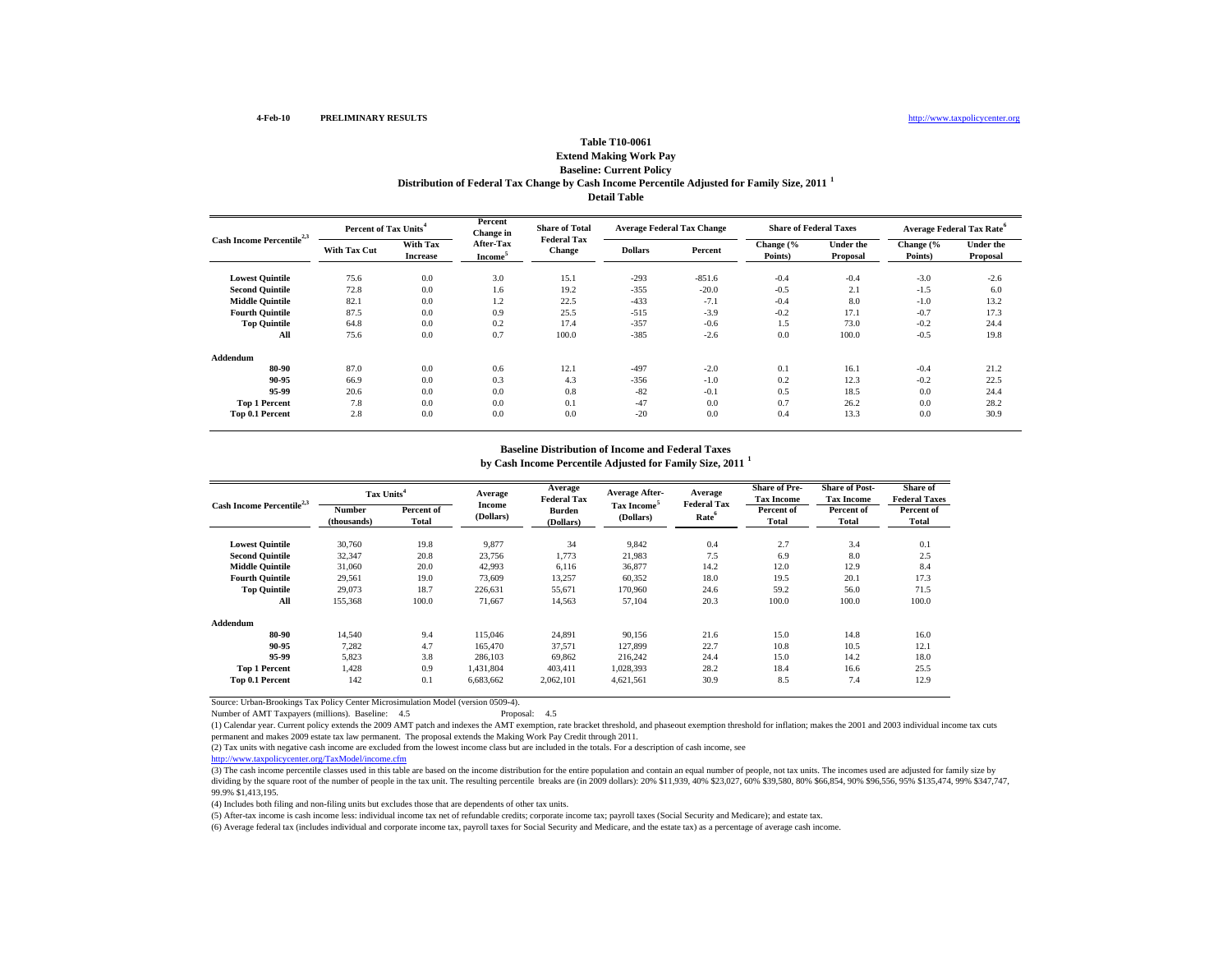### **Extend Making Work Pay Baseline: Current Policy Distribution of Federal Tax Change by Cash Income Percentile Adjusted for Family Size, 2011 <sup>1</sup> Detail Table - Single Tax Units**

| Cash Income Percentile <sup>2,3</sup> | Percent of Tax Units <sup>4</sup> |                             | Percent<br><b>Change</b> in      | <b>Share of Total</b><br><b>Federal Tax</b> | <b>Average Federal Tax Change</b> |         | <b>Share of Federal Taxes</b> |                              | <b>Average Federal Tax Rate<sup>6</sup></b> |                       |
|---------------------------------------|-----------------------------------|-----------------------------|----------------------------------|---------------------------------------------|-----------------------------------|---------|-------------------------------|------------------------------|---------------------------------------------|-----------------------|
|                                       | <b>With Tax Cut</b>               | With Tax<br><b>Increase</b> | After-Tax<br>Income <sup>3</sup> | <b>Change</b>                               | <b>Dollars</b>                    | Percent | Change (%<br>Points)          | <b>Under the</b><br>Proposal | Change (%<br>Points)                        | Under the<br>Proposal |
| <b>Lowest Quintile</b>                | 70.8                              | 0.0                         | 3.2                              | 21.9                                        | $-227$                            | $-42.5$ | $-0.6$                        | 0.9                          | $-3.0$                                      | 4.0                   |
| <b>Second Quintile</b>                | 61.1                              | 0.0                         | 1.4                              | 21.7                                        | $-235$                            | $-12.7$ | $-0.5$                        | 4.7                          | $-1.3$                                      | 8.9                   |
| <b>Middle Quintile</b>                | 77.5                              | 0.0                         | 1.1                              | 24.9                                        | $-303$                            | $-5.9$  | $-0.4$                        | 12.5                         | $-1.0$                                      | 15.2                  |
| <b>Fourth Ouintile</b>                | 83.6                              | 0.0                         | 0.8                              | 21.0                                        | $-329$                            | $-3.2$  | 0.0                           | 20.2                         | $-0.6$                                      | 19.3                  |
| <b>Top Quintile</b>                   | 57.3                              | 0.0                         | 0.2                              | 10.2                                        | $-189$                            | $-0.5$  | 1.6                           | 61.5                         | $-0.1$                                      | 25.2                  |
| All                                   | 68.8                              | 0.0                         | 0.8                              | 100.0                                       | $-251$                            | $-3.0$  | 0.0                           | 100.0                        | $-0.6$                                      | 19.8                  |
| Addendum                              |                                   |                             |                                  |                                             |                                   |         |                               |                              |                                             |                       |
| 80-90                                 | 84.0                              | 0.0                         | 0.5                              | 9.2                                         | $-298$                            | $-1.6$  | 0.3                           | 17.9                         | $-0.4$                                      | 22.8                  |
| 90-95                                 | 38.6                              | 0.0                         | 0.1                              | 0.7                                         | $-69$                             | $-0.3$  | 0.2                           | 8.8                          | $-0.1$                                      | 23.2                  |
| 95-99                                 | 7.9                               | 0.0                         | 0.0                              | 0.2                                         | $-22$                             | $-0.1$  | 0.5                           | 15.0                         | 0.0                                         | 23.9                  |
| <b>Top 1 Percent</b>                  | 5.3                               | 0.0                         | 0.0                              | 0.0                                         | $-19$                             | 0.0     | 0.6                           | 19.9                         | 0.0                                         | 30.5                  |
| Top 0.1 Percent                       | 0.8                               | 0.0                         | 0.0                              | 0.0                                         | $-3$                              | 0.0     | 0.3                           | 9.5                          | 0.0                                         | 34.4                  |

#### **by Cash Income Percentile Adjusted for Family Size, 2011 <sup>1</sup> Baseline Distribution of Income and Federal Taxes**

| Cash Income Percentile <sup>2,3</sup> | Tax Units <sup>4</sup> |                     | Average                    | Average<br><b>Federal Tax</b> | <b>Average After-</b>                | Average<br><b>Federal Tax</b> | <b>Share of Pre-</b><br><b>Tax Income</b> | <b>Share of Post-</b><br><b>Tax Income</b> | Share of<br><b>Federal Taxes</b> |
|---------------------------------------|------------------------|---------------------|----------------------------|-------------------------------|--------------------------------------|-------------------------------|-------------------------------------------|--------------------------------------------|----------------------------------|
|                                       | Number<br>(thousands)  | Percent of<br>Total | <b>Income</b><br>(Dollars) | <b>Burden</b><br>(Dollars)    | Tax Income <sup>5</sup><br>(Dollars) | Rate <sup>6</sup>             | Percent of<br>Total                       | Percent of<br>Total                        | Percent of<br>Total              |
| <b>Lowest Quintile</b>                | 16,453                 | 24.2                | 7,653                      | 535                           | 7,117                                | 7.0                           | 4.6                                       | 5.4                                        | 1.6                              |
| <b>Second Quintile</b>                | 15,785                 | 23.3                | 18,188                     | 1,844                         | 16,344                               | 10.1                          | 10.5                                      | 11.8                                       | 5.2                              |
| <b>Middle Quintile</b>                | 14,027                 | 20.7                | 31,881                     | 5,159                         | 26,722                               | 16.2                          | 16.3                                      | 17.2                                       | 12.9                             |
| <b>Fourth Ouintile</b>                | 10,881                 | 16.0                | 52,390                     | 10,418                        | 41,972                               | 19.9                          | 20.8                                      | 20.9                                       | 20.2                             |
| <b>Top Quintile</b>                   | 9.172                  | 13.5                | 144.769                    | 36,674                        | 108,095                              | 25.3                          | 48.4                                      | 45.4                                       | 60.0                             |
| All                                   | 67,885                 | 100.0               | 40,448                     | 8,263                         | 32,185                               | 20.4                          | 100.0                                     | 100.0                                      | 100.0                            |
| Addendum                              |                        |                     |                            |                               |                                      |                               |                                           |                                            |                                  |
| 80-90                                 | 5,247                  | 7.7                 | 81,466                     | 18,869                        | 62,597                               | 23.2                          | 15.6                                      | 15.0                                       | 17.7                             |
| 90-95                                 | 1,793                  | 2.6                 | 114,230                    | 26,620                        | 87,610                               | 23.3                          | 7.5                                       | 7.2                                        | 8.5                              |
| 95-99                                 | 1.749                  | 2.6                 | 195,211                    | 46,657                        | 148,554                              | 23.9                          | 12.4                                      | 11.9                                       | 14.6                             |
| <b>Top 1 Percent</b>                  | 383                    | 0.6                 | 924,978                    | 282,176                       | 642,802                              | 30.5                          | 12.9                                      | 11.3                                       | 19.3                             |
| Top 0.1 Percent                       | 34                     | 0.1                 | 4,473,332                  | 1,538,885                     | 2,934,447                            | 34.4                          | 5.5                                       | 4.5                                        | 9.2                              |

Source: Urban-Brookings Tax Policy Center Microsimulation Model (version 0509-4).

(1) Calendar year. Current policy extends the 2009 AMT patch and indexes the AMT exemption, rate bracket threshold, and phaseout exemption threshold for inflation; makes the 2001 and 2003 individual income tax cuts permanent and makes 2009 estate tax law permanent. The proposal extends the Making Work Pay Credit through 2011.

(2) Tax units with negative cash income are excluded from the lowest income class but are included in the totals. For a description of cash income, see

http://www.taxpolicycenter.org/TaxModel/income.cfm

(3) The cash income percentile classes used in this table are based on the income distribution for the entire population and contain an equal number of people, not tax units. The incomes used are adjusted for family size b dividing by the square root of the number of people in the tax unit. The resulting percentile breaks are (in 2009 dollars): 20% \$11,939, 40% \$23,027, 60% \$39,580, 80% \$66,854, 90% \$96,556, 95% \$135,474, 99% \$347,747, 99.9% \$1,413,195.

(4) Includes both filing and non-filing units but excludes those that are dependents of other tax units.

(5) After-tax income is cash income less: individual income tax net of refundable credits; corporate income tax; payroll taxes (Social Security and Medicare); and estate tax.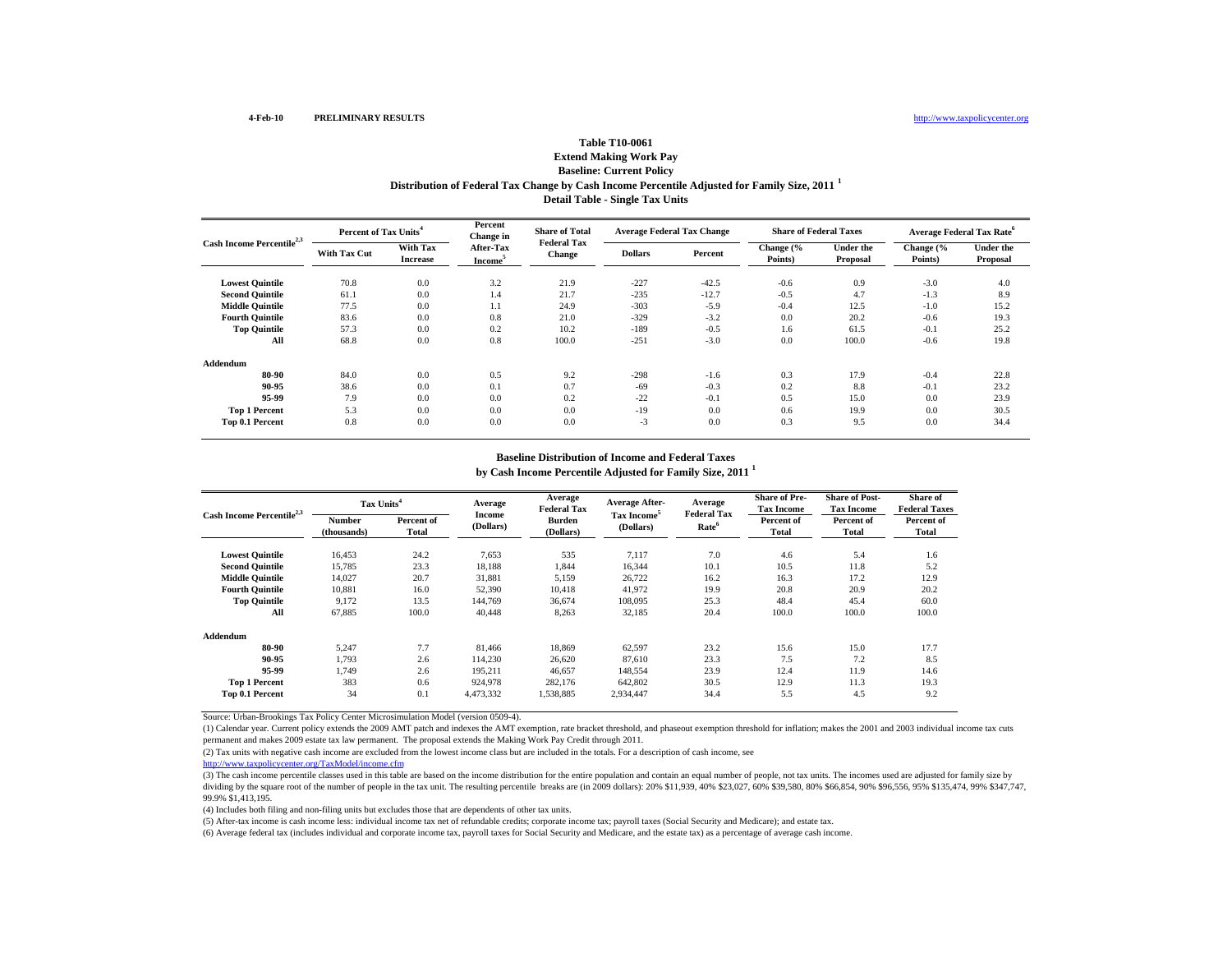### **Extend Making Work Pay Baseline: Current Policy Distribution of Federal Tax Change by Cash Income Percentile Adjusted for Family Size, 2011 <sup>1</sup> Detail Table - Married Tax Units Filing Jointly**

| Cash Income Percentile <sup>2,3</sup> | Percent of Tax Units <sup>4</sup> |                                    | Percent<br>Change in             | <b>Share of Total</b><br><b>Federal Tax</b> | <b>Average Federal Tax Change</b> |            | <b>Share of Federal Taxes</b> |                       | <b>Average Federal Tax Rate</b> <sup>6</sup> |                       |
|---------------------------------------|-----------------------------------|------------------------------------|----------------------------------|---------------------------------------------|-----------------------------------|------------|-------------------------------|-----------------------|----------------------------------------------|-----------------------|
|                                       | <b>With Tax Cut</b>               | <b>With Tax</b><br><b>Increase</b> | After-Tax<br>Income <sup>3</sup> | Change                                      | <b>Dollars</b>                    | Percent    | Change (%<br>Points)          | Under the<br>Proposal | Change (%<br>Points)                         | Under the<br>Proposal |
| <b>Lowest Quintile</b>                | 70.5                              | 0.0                                | 3.3                              | 7.9                                         | $-426$                            | $-2,469.9$ | $-0.2$                        | $-0.2$                | $-3.3$                                       | $-3.2$                |
| <b>Second Quintile</b>                | 74.2                              | 0.0                                | 2.0                              | 14.4                                        | $-552$                            | $-26.7$    | $-0.3$                        | 0.9                   | $-1.8$                                       | 5.0                   |
| <b>Middle Quintile</b>                | 81.1                              | 0.0                                | 1.3                              | 21.0                                        | $-619$                            | $-8.8$     | $-0.4$                        | 4.9                   | $-1.1$                                       | 11.6                  |
| <b>Fourth Ouintile</b>                | 89.1                              | 0.0                                | 0.9                              | 31.2                                        | $-684$                            | $-4.5$     | $-0.4$                        | 14.7                  | $-0.8$                                       | 16.2                  |
| <b>Top Quintile</b>                   | 69.9                              | 0.0                                | 0.2                              | 25.0                                        | $-459$                            | $-0.7$     | 1.2                           | 79.5                  | $-0.2$                                       | 24.2                  |
| All                                   | 77.0                              | 0.0                                | 0.6                              | 100.0                                       | $-552$                            | $-2.2$     | 0.0                           | 100.0                 | $-0.5$                                       | 20.7                  |
| Addendum                              |                                   |                                    |                                  |                                             |                                   |            |                               |                       |                                              |                       |
| 80-90                                 | 91.1                              | 0.0                                | 0.6                              | 16.3                                        | $-657$                            | $-2.3$     | 0.0                           | 15.7                  | $-0.5$                                       | 20.5                  |
| 90-95                                 | 79.0                              | 0.0                                | 0.3                              | 7.3                                         | $-472$                            | $-1.1$     | 0.2                           | 14.2                  | $-0.3$                                       | 22.3                  |
| 95-99                                 | 27.1                              | 0.0                                | 0.1                              | 1.3                                         | $-112$                            | $-0.1$     | 0.4                           | 20.7                  | 0.0                                          | 24.6                  |
| <b>Top 1 Percent</b>                  | 9.2                               | 0.0                                | 0.0                              | 0.2                                         | $-60$                             | 0.0        | 0.6                           | 29.0                  | 0.0                                          | 27.6                  |
| Top 0.1 Percent                       | 3.6                               | 0.0                                | 0.0                              | 0.0                                         | $-27$                             | 0.0        | 0.3                           | 14.6                  | 0.0                                          | 30.1                  |

#### **by Cash Income Percentile Adjusted for Family Size, 2011 <sup>1</sup> Baseline Distribution of Income and Federal Taxes**

| Cash Income Percentile <sup>2,3</sup> | Tax Units <sup>4</sup> |                     | Average                    | Average<br><b>Federal Tax</b> | <b>Average After-</b>                | Average<br><b>Federal Tax</b> | <b>Share of Pre-</b><br><b>Tax Income</b> | <b>Share of Post-</b><br><b>Tax Income</b> | Share of<br><b>Federal Taxes</b> |
|---------------------------------------|------------------------|---------------------|----------------------------|-------------------------------|--------------------------------------|-------------------------------|-------------------------------------------|--------------------------------------------|----------------------------------|
|                                       | Number<br>(thousands)  | Percent of<br>Total | <b>Income</b><br>(Dollars) | <b>Burden</b><br>(Dollars)    | Tax Income <sup>5</sup><br>(Dollars) | Rate <sup>6</sup>             | Percent of<br>Total                       | Percent of<br><b>Total</b>                 | Percent of<br>Total              |
| <b>Lowest Quintile</b>                | 6,220                  | 10.2                | 12,978                     | 17                            | 12,961                               | 0.1                           | 1.1                                       | 1.4                                        | 0.0                              |
| <b>Second Ouintile</b>                | 8.746                  | 14.4                | 30,404                     | 2,067                         | 28,337                               | 6.8                           | 3.7                                       | 4.3                                        | 1.2                              |
| <b>Middle Quintile</b>                | 11,392                 | 18.7                | 55,534                     | 7.065                         | 48.469                               | 12.7                          | 8.7                                       | 9.6                                        | 5.2                              |
| <b>Fourth Ouintile</b>                | 15,301                 | 25.2                | 89,245                     | 15,168                        | 74,077                               | 17.0                          | 18.8                                      | 19.8                                       | 15.1                             |
| <b>Top Quintile</b>                   | 18,311                 | 30.1                | 270,238                    | 65,769                        | 204,469                              | 24.3                          | 68.1                                      | 65.3                                       | 78.3                             |
| All                                   | 60,792                 | 100.0               | 119,608                    | 25,294                        | 94,314                               | 21.2                          | 100.0                                     | 100.0                                      | 100.0                            |
| Addendum                              |                        |                     |                            |                               |                                      |                               |                                           |                                            |                                  |
| 80-90                                 | 8,308                  | 13.7                | 138,140                    | 29,031                        | 109,109                              | 21.0                          | 15.8                                      | 15.8                                       | 15.7                             |
| 90-95                                 | 5,185                  | 8.5                 | 184,120                    | 41,539                        | 142,581                              | 22.6                          | 13.1                                      | 12.9                                       | 14.0                             |
| 95-99                                 | 3,832                  | 6.3                 | 329,973                    | 81,257                        | 248,715                              | 24.6                          | 17.4                                      | 16.6                                       | 20.3                             |
| <b>Top 1 Percent</b>                  | 986                    | 1.6                 | 1,603,838                  | 442,505                       | 1,161,333                            | 27.6                          | 21.8                                      | 20.0                                       | 28.4                             |
| Top 0.1 Percent                       | 100                    | 0.2                 | 7,292,608                  | 2,197,867                     | 5,094,741                            | 30.1                          | 10.0                                      | 8.9                                        | 14.3                             |

Source: Urban-Brookings Tax Policy Center Microsimulation Model (version 0509-4).

(1) Calendar year. Current policy extends the 2009 AMT patch and indexes the AMT exemption, rate bracket threshold, and phaseout exemption threshold for inflation; makes the 2001 and 2003 individual income tax cuts permanent and makes 2009 estate tax law permanent. The proposal extends the Making Work Pay Credit through 2011.

(2) Tax units with negative cash income are excluded from the lowest income class but are included in the totals. For a description of cash income, see

http://www.taxpolicycenter.org/TaxModel/income.cfm

(3) The cash income percentile classes used in this table are based on the income distribution for the entire population and contain an equal number of people, not tax units. The incomes used are adjusted for family size b dividing by the square root of the number of people in the tax unit. The resulting percentile breaks are (in 2009 dollars): 20% \$11,939, 40% \$23,027, 60% \$39,580, 80% \$66,854, 90% \$96,556, 95% \$135,474, 99% \$347,747, 99.9% \$1,413,195.

(4) Includes both filing and non-filing units but excludes those that are dependents of other tax units.

(5) After-tax income is cash income less: individual income tax net of refundable credits; corporate income tax; payroll taxes (Social Security and Medicare); and estate tax.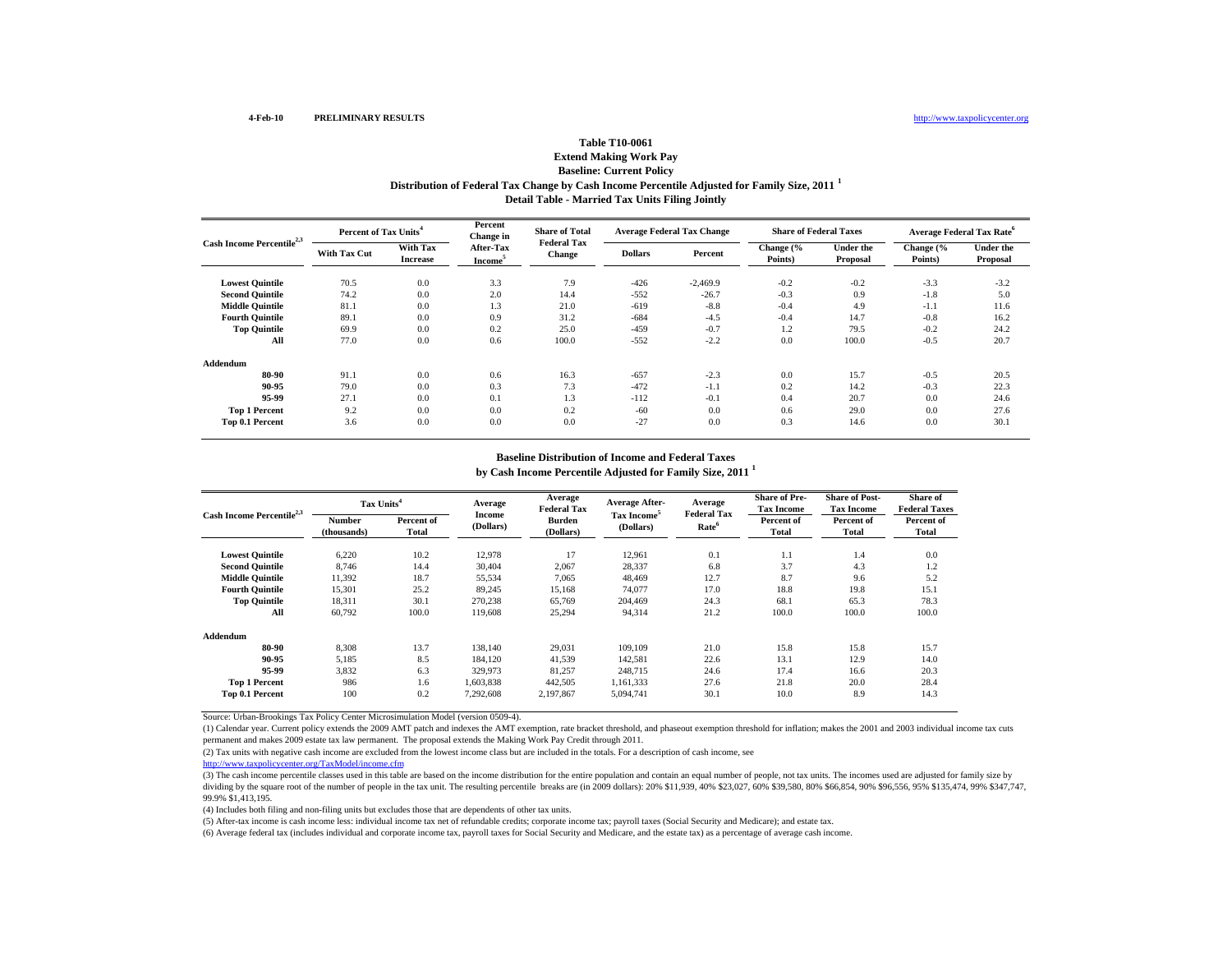### **Extend Making Work Pay Baseline: Current Policy Distribution of Federal Tax Change by Cash Income Percentile Adjusted for Family Size, 2011 <sup>1</sup> Detail Table - Head of Household Tax Units**

| Cash Income Percentile <sup>2,3</sup> | Percent of Tax Units <sup>4</sup> |                             | Percent<br><b>Change</b> in      | <b>Share of Total</b><br><b>Federal Tax</b> | <b>Average Federal Tax Change</b> |         | <b>Share of Federal Taxes</b> |                              |                      | <b>Average Federal Tax Rate</b> <sup>o</sup> |
|---------------------------------------|-----------------------------------|-----------------------------|----------------------------------|---------------------------------------------|-----------------------------------|---------|-------------------------------|------------------------------|----------------------|----------------------------------------------|
|                                       | <b>With Tax Cut</b>               | With Tax<br><b>Increase</b> | After-Tax<br>Income <sup>5</sup> | <b>Change</b>                               | <b>Dollars</b>                    | Percent | Change (%<br>Points)          | <b>Under the</b><br>Proposal | Change (%<br>Points) | Under the<br>Proposal                        |
| <b>Lowest Quintile</b>                | 89.7                              | 0.0                         | 2.5                              | 30.7                                        | $-327$                            | 31.6    | $-2.8$                        | $-9.7$                       | $-2.7$               | $-11.2$                                      |
| <b>Second Quintile</b>                | 95.0                              | 0.0                         | 1.4                              | 33.5                                        | $-378$                            | $-31.9$ | $-2.0$                        | 5.4                          | $-1.4$               | 2.9                                          |
| <b>Middle Quintile</b>                | 95.6                              | 0.0                         | 1.0                              | 22.8                                        | $-380$                            | $-5.8$  | 0.4                           | 28.0                         | $-0.8$               | 13.3                                         |
| <b>Fourth Ouintile</b>                | 93.1                              | 0.0                         | 0.6                              | 11.4                                        | $-345$                            | $-2.4$  | 1.6                           | 34.3                         | $-0.5$               | 18.6                                         |
| <b>Top Quintile</b>                   | 43.0                              | 0.0                         | 0.1                              | 1.5                                         | $-113$                            | $-0.3$  | 2.8                           | 41.9                         | $-0.1$               | 23.7                                         |
| All                                   | 90.4                              | 0.0                         | 1.0                              | 100.0                                       | $-344$                            | $-7.0$  | 0.0                           | 100.0                        | $-0.9$               | 11.9                                         |
| Addendum                              |                                   |                             |                                  |                                             |                                   |         |                               |                              |                      |                                              |
| 80-90                                 | 60.6                              | 0.0                         | 0.2                              | 1.3                                         | $-162$                            | $-0.7$  | 0.9                           | 14.5                         | $-0.2$               | 21.9                                         |
| 90-95                                 | 23.5                              | 0.0                         | 0.0                              | 0.1                                         | $-50$                             | $-0.1$  | 0.6                           | 7.9                          | 0.0                  | 23.2                                         |
| 95-99                                 | 4.5                               | 0.0                         | 0.0                              | 0.0                                         | $-16$                             | 0.0     | 0.6                           | 8.5                          | 0.0                  | 22.5                                         |
| <b>Top 1 Percent</b>                  | 1.2                               | 0.0                         | 0.0                              | 0.0                                         | $-4$                              | 0.0     | 0.8                           | 11.0                         | 0.0                  | 28.5                                         |
| Top 0.1 Percent                       | 0.6                               | 0.0                         | 0.0                              | 0.0                                         | $-2$                              | 0.0     | 0.4                           | 5.5                          | 0.0                  | 30.9                                         |

#### **by Cash Income Percentile Adjusted for Family Size, 2011 <sup>1</sup> Baseline Distribution of Income and Federal Taxes**

| Cash Income Percentile <sup>2,3</sup> | Tax Units <sup>4</sup> |                     | Average                    | Average<br><b>Federal Tax</b> | <b>Average After-</b>                | Average<br><b>Federal Tax</b> | <b>Share of Pre-</b><br><b>Tax Income</b> | <b>Share of Post-</b><br><b>Tax Income</b> | Share of<br><b>Federal Taxes</b> |
|---------------------------------------|------------------------|---------------------|----------------------------|-------------------------------|--------------------------------------|-------------------------------|-------------------------------------------|--------------------------------------------|----------------------------------|
|                                       | Number<br>(thousands)  | Percent of<br>Total | <b>Income</b><br>(Dollars) | <b>Burden</b><br>(Dollars)    | Tax Income <sup>5</sup><br>(Dollars) | Rate <sup>6</sup>             | Percent of<br>Total                       | Percent of<br>Total                        | Percent of<br>Total              |
| <b>Lowest Quintile</b>                | 7,828                  | 32.4                | 12,145                     | $-1,034$                      | 13,179                               | $-8.5$                        | 10.2                                      | 12.7                                       | $-6.8$                           |
| <b>Second Quintile</b>                | 7,381                  | 30.5                | 27,927                     | 1,187                         | 26,740                               | 4.3                           | 22.2                                      | 24.4                                       | 7.4                              |
| <b>Middle Quintile</b>                | 4,991                  | 20.6                | 46,364                     | 6,558                         | 39,806                               | 14.2                          | 24.9                                      | 24.5                                       | 27.6                             |
| <b>Fourth Quintile</b>                | 2,741                  | 11.3                | 74,093                     | 14,135                        | 59,958                               | 19.1                          | 21.9                                      | 20.3                                       | 32.7                             |
| <b>Top Quintile</b>                   | 1.111                  | 4.6                 | 175,378                    | 41.731                        | 133.647                              | 23.8                          | 21.0                                      | 18.3                                       | 39.1                             |
| All                                   | 24,178                 | 100.0               | 38,406                     | 4,906                         | 33,500                               | 12.8                          | 100.0                                     | 100.0                                      | 100.0                            |
| Addendum                              |                        |                     |                            |                               |                                      |                               |                                           |                                            |                                  |
| 80-90                                 | 682                    | 2.8                 | 106.498                    | 23,530                        | 82,968                               | 22.1                          | 7.8                                       | 7.0                                        | 13.5                             |
| 90-95                                 | 241                    | 1.0                 | 155,730                    | 36,178                        | 119,552                              | 23.2                          | 4.1                                       | 3.6                                        | 7.4                              |
| 95-99                                 | 155                    | 0.6                 | 269,959                    | 60,685                        | 209,274                              | 22.5                          | 4.5                                       | 4.0                                        | 7.9                              |
| <b>Top 1 Percent</b>                  | 32                     | 0.1                 | 1,323,451                  | 376,814                       | 946,637                              | 28.5                          | 4.6                                       | 3.8                                        | 10.3                             |
| Top 0.1 Percent                       | 3                      | 0.0                 | 6,199,747                  | 1,912,832                     | 4,286,916                            | 30.9                          | 2.1                                       | 1.7                                        | 5.1                              |

Source: Urban-Brookings Tax Policy Center Microsimulation Model (version 0509-4).

(1) Calendar year. Current policy extends the 2009 AMT patch and indexes the AMT exemption, rate bracket threshold, and phaseout exemption threshold for inflation; makes the 2001 and 2003 individual income tax cuts permanent and makes 2009 estate tax law permanent. The proposal extends the Making Work Pay Credit through 2011.

(2) Tax units with negative cash income are excluded from the lowest income class but are included in the totals. For a description of cash income, see

http://www.taxpolicycenter.org/TaxModel/income.cfm

(3) The cash income percentile classes used in this table are based on the income distribution for the entire population and contain an equal number of people, not tax units. The incomes used are adjusted for family size b dividing by the square root of the number of people in the tax unit. The resulting percentile breaks are (in 2009 dollars): 20% \$11,939, 40% \$23,027, 60% \$39,580, 80% \$66,854, 90% \$96,556, 95% \$135,474, 99% \$347,747, 99.9% \$1,413,195.

(4) Includes both filing and non-filing units but excludes those that are dependents of other tax units.

(5) After-tax income is cash income less: individual income tax net of refundable credits; corporate income tax; payroll taxes (Social Security and Medicare); and estate tax.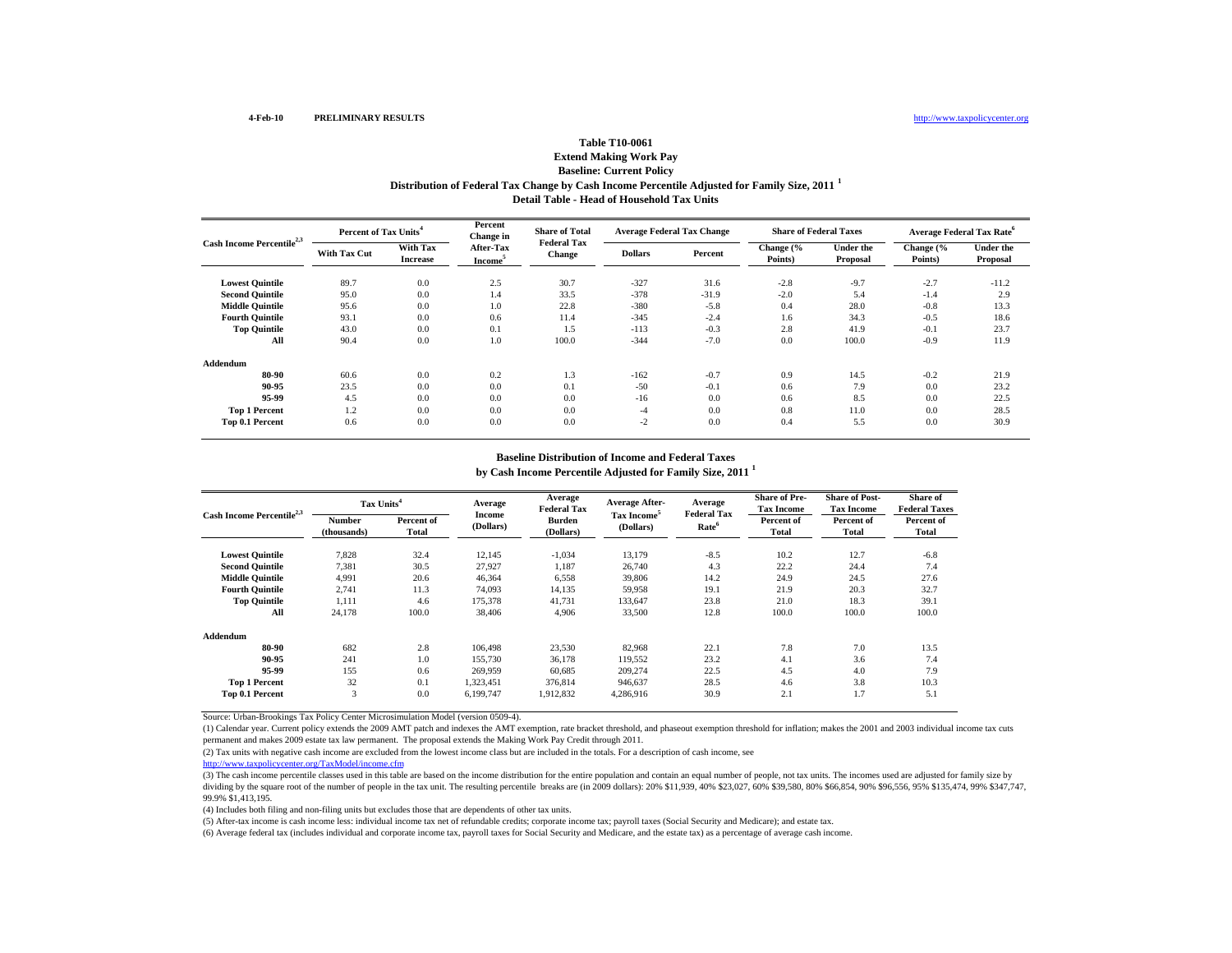### **Table T10-0061Extend Making Work Pay Baseline: Current Policy**

**Distribution of Federal Tax Change by Cash Income Percentile Adjusted for Family Size, 2011 <sup>1</sup>**

**Detail Table - Tax Units with Children**

| Cash Income Percentile <sup>2,3</sup> |              | Percent of Tax Units <sup>4</sup> |                                  | <b>Share of Total</b><br><b>Federal Tax</b> | <b>Average Federal Tax Change</b> |         | <b>Share of Federal Taxes</b> |                              | Average Federal Tax Rate <sup>6</sup> |                              |
|---------------------------------------|--------------|-----------------------------------|----------------------------------|---------------------------------------------|-----------------------------------|---------|-------------------------------|------------------------------|---------------------------------------|------------------------------|
|                                       | With Tax Cut | With Tax<br><b>Increase</b>       | After-Tax<br>Income <sup>3</sup> | <b>Change</b>                               | <b>Dollars</b>                    | Percent | Change (%<br>Points)          | <b>Under the</b><br>Proposal | Change (%<br>Points)                  | <b>Under the</b><br>Proposal |
| <b>Lowest Quintile</b>                | 94.0         | 0.0                               | 2.9                              | 16.5                                        | $-424$                            | 31.3    | $-0.6$                        | $-2.1$                       | $-3.2$                                | $-13.5$                      |
| <b>Second Quintile</b>                | 98.6         | 0.0                               | 1.8                              | 20.9                                        | $-536$                            | $-41.6$ | $-0.6$                        | 0.9                          | $-1.7$                                | 2.4                          |
| <b>Middle Quintile</b>                | 98.7         | 0.0                               | 1.2                              | 23.8                                        | $-618$                            | $-7.4$  | $-0.4$                        | 9.2                          | $-1.1$                                | 13.4                         |
| <b>Fourth Quintile</b>                | 98.3         | 0.0                               | 0.9                              | 25.7                                        | $-690$                            | $-3.9$  | $-0.2$                        | 19.3                         | $-0.7$                                | 17.7                         |
| <b>Top Quintile</b>                   | 65.6         | 0.0                               | 0.2                              | 12.8                                        | $-396$                            | $-0.5$  | 1.8                           | 72.6                         | $-0.1$                                | 25.3                         |
| All                                   | 91.5         | 0.0                               | 0.7                              | 100.0                                       | $-534$                            | $-3.0$  | 0.0                           | 100.0                        | $-0.6$                                | 19.4                         |
| Addendum                              |              |                                   |                                  |                                             |                                   |         |                               |                              |                                       |                              |
| 80-90                                 | 91.8         | 0.0                               | 0.5                              | 10.4                                        | $-605$                            | $-1.7$  | 0.2                           | 18.4                         | $-0.4$                                | 22.0                         |
| 90-95                                 | 63.2         | 0.0                               | 0.2                              | 2.1                                         | $-272$                            | $-0.6$  | 0.3                           | 11.5                         | $-0.1$                                | 23.1                         |
| 95-99                                 | 7.5          | 0.0                               | 0.0                              | 0.2                                         | $-39$                             | 0.0     | 0.5                           | 18.5                         | 0.0                                   | 26.0                         |
| <b>Top 1 Percent</b>                  | 4.3          | 0.0                               | 0.0                              | 0.0                                         | $-29$                             | 0.0     | 0.7                           | 24.2                         | 0.0                                   | 29.3                         |
| Top 0.1 Percent                       | 0.7          | 0.0                               | 0.0                              | 0.0                                         | $-5$                              | 0.0     | 0.4                           | 11.9                         | 0.0                                   | 31.2                         |

#### **Baseline Distribution of Income and Federal Taxes**

**by Cash Income Percentile Adjusted for Family Size, 2011 <sup>1</sup>**

| Cash Income Percentile <sup>2,3</sup> | Tax Units <sup>4</sup> |                     | Average             | Average<br><b>Federal Tax</b> | Average After-                       | Average<br><b>Federal Tax</b> | <b>Share of Pre-</b><br><b>Tax Income</b> | <b>Share of Post-</b><br><b>Tax Income</b> | Share of<br><b>Federal Taxes</b> |
|---------------------------------------|------------------------|---------------------|---------------------|-------------------------------|--------------------------------------|-------------------------------|-------------------------------------------|--------------------------------------------|----------------------------------|
|                                       | Number<br>(thousands)  | Percent of<br>Total | Income<br>(Dollars) | Burden<br>(Dollars)           | Tax Income <sup>5</sup><br>(Dollars) | Rate <sup>6</sup>             | Percent of<br>Total                       | Percent of<br>Total                        | Percent of<br>Total              |
| <b>Lowest Quintile</b>                | 10.146                 | 20.8                | 13,131              | $-1,354$                      | 14,484                               | $-10.3$                       | 3.0                                       | 4.2                                        | $-1.6$                           |
| <b>Second Quintile</b>                | 10.182                 | 20.8                | 31,660              | 1.288                         | 30,372                               | 4.1                           | 7.3                                       | 8.7                                        | 1.5                              |
| <b>Middle Quintile</b>                | 10.047                 | 20.5                | 58,167              | 8,410                         | 49,757                               | 14.5                          | 13.2                                      | 14.1                                       | 9.6                              |
| <b>Fourth Ouintile</b>                | 9,721                  | 19.9                | 96,287              | 17,705                        | 78,583                               | 18.4                          | 21.2                                      | 21.6                                       | 19.5                             |
| <b>Top Quintile</b>                   | 8.416                  | 17.2                | 292,032             | 74,219                        | 217,812                              | 25.4                          | 55.6                                      | 51.8                                       | 70.8                             |
| All                                   | 48.902                 | 100.0               | 90,398              | 18,034                        | 72,364                               | 20.0                          | 100.0                                     | 100.0                                      | 100.0                            |
| Addendum                              |                        |                     |                     |                               |                                      |                               |                                           |                                            |                                  |
| 80-90                                 | 4.474                  | 9.2                 | 160,074             | 35,844                        | 124,230                              | 22.4                          | 16.2                                      | 15.7                                       | 18.2                             |
| 90-95                                 | 2,031                  | 4.2                 | 208,849             | 48,556                        | 160,293                              | 23.3                          | 9.6                                       | 9.2                                        | 11.2                             |
| 95-99                                 | 1,536                  | 3.1                 | 396.436             | 103,055                       | 293,380                              | 26.0                          | 13.8                                      | 12.7                                       | 17.9                             |
| <b>Top 1 Percent</b>                  | 376                    | 0.8                 | 1,884,947           | 551,652                       | 1,333,295                            | 29.3                          | 16.0                                      | 14.2                                       | 23.5                             |
| Top 0.1 Percent                       | 36                     | 0.1                 | 9.014.245           | 2,812,435                     | 6,201,810                            | 31.2                          | 7.4                                       | 6.3                                        | 11.5                             |

Source: Urban-Brookings Tax Policy Center Microsimulation Model (version 0509-4).

Note: Tax units with children are those claiming an exemption for children at home or away from home.

(1) Calendar year. Current policy extends the 2009 AMT patch and indexes the AMT exemption, rate bracket threshold, and phaseout exemption threshold for inflation; makes the 2001 and 2003 individual income tax cuts permanent and makes 2009 estate tax law permanent. The proposal extends the Making Work Pay Credit through 2011.

(2) Tax units with negative cash income are excluded from the lowest income class but are included in the totals. For a description of cash income, see

http://www.taxpolicycenter.org/TaxModel/income.cfm

(3) The cash income percentile classes used in this table are based on the income distribution for the entire population and contain an equal number of people, not tax units. The incomes used are adjusted for family size by dividing by the square root of the number of people in the tax unit. The resulting percentile breaks are (in 2009 dollars): 20% \$11,939, 40% \$23,027, 60% \$39,580, 80% \$66,854, 90% \$96,556, 95% \$135,474, 99% \$347,747, 99.9% \$1,413,195.

(4) Includes both filing and non-filing units but excludes those that are dependents of other tax units.

(5) After-tax income is cash income less: individual income tax net of refundable credits; corporate income tax; payroll taxes (Social Security and Medicare); and estate tax.